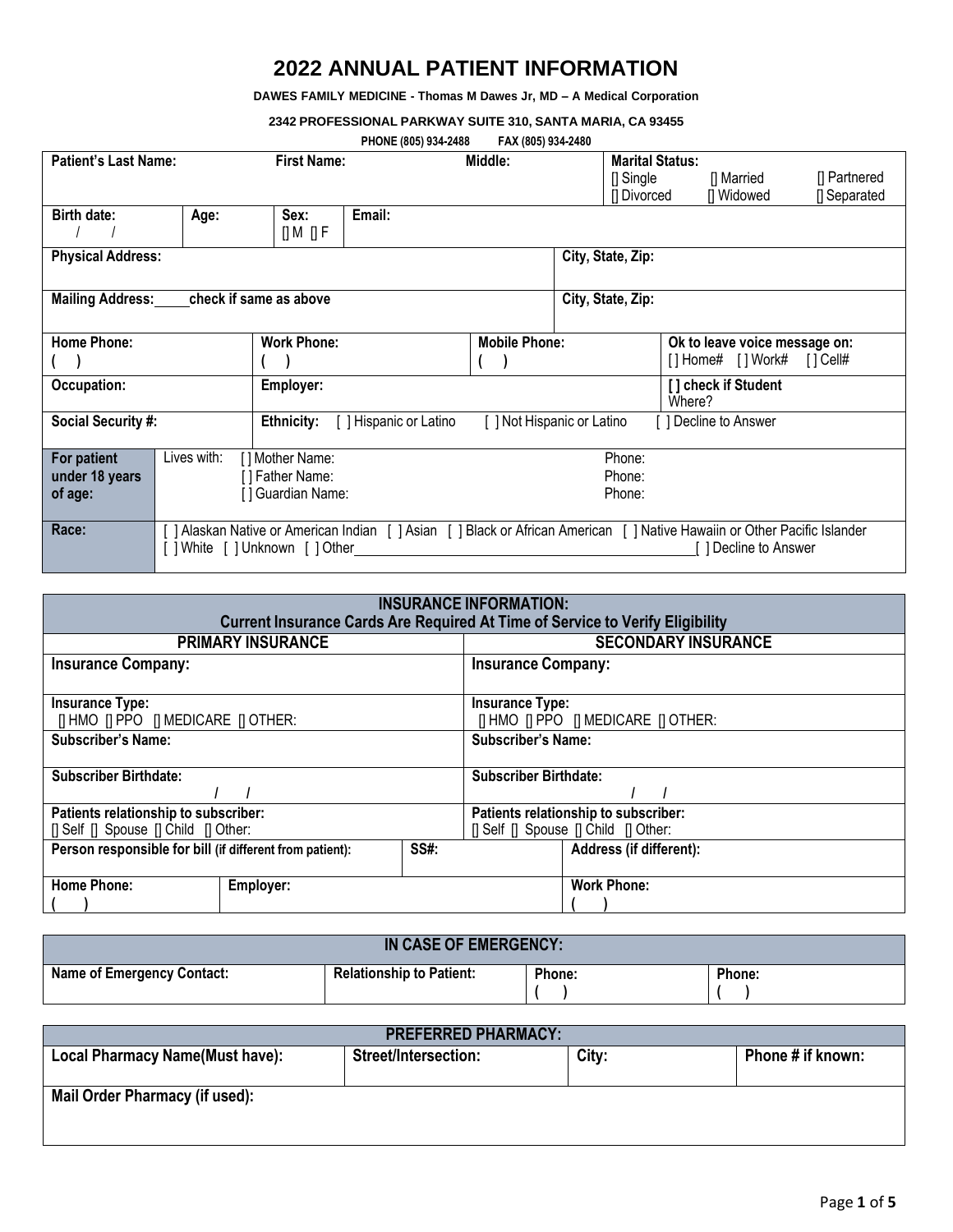# **Office/Financial Policies**

Dawes Family Medicine is pleased that you chose our team to help with your healthcare needs. We feel that part of good healthcare practice is to establish and communicate our office and financial policies with our patients.

Please read this document in its entirety and sign prior to your office visit. You will be asked to fill out this patient information form at your initial visit and each year thereafter. Be sure to inform us of any changes of information such as insurance, address, telephone number and employer when they occur.

Per calendar year, our office charges an annual fee for our Customized Care Program. This modest fee helps cover the expenses incurred by the office on your behalf that are not reimbursed by insurance carriers. Insurance does not cover and/or reimburse the annual fee.

### **C U S T O M I Z E D C A R E P R O G R A M 2022 ANNUAL OFFICE FEE: \$99 Individual or \$198 Family (includes spouse and children between 13-21 years old)**

With the Customized Care Program, you will continue to receive Specialty Care Coordination from our entire medical team – Thomas Dawes, Jr, MD, Dianne Dawes, PA-C, CDE Debora Moore, PA-C, MPAS and Amanda Wier, FNP-C who have developed relationships for the past 20 years with the top specialists on the Central Coast!

#### **As well as the following:**

- More appointment availability both in-office and through Telemedicine
- Prior authorizations for diagnostic testing, medical procedures, medication and specialist referrals(on average it takes 20-40 minutes of staff time to process each prior authorization)
- No additional charge for most forms (unless it is a complex form such as FMLA, Disability or Board and Care forms)
- Home Care Coordination
- NEW! Enhanced safety protocols for Covid-19 (Medical Compliance to aid in supporting patient safety)
- NEW! Expanded Telemedicine Services through our HIPPA compliant software on DawesFamilyMedicine.com
- NEW! Remote Patient Monitoring

**INSURANCE:** Our office contracts with many insurance companies and plans. Your insurance company provides you with proof of insurance*, which must be presented at each visit to check for eligibility*. If proof of insurance is not presented, or if your declared PCP is not affiliated with Dawes Family Medicine, your account will be considered a cash account with full payment expected at time of service.

If we are contracted as preferred providers with your health plan, we will bill your insurance company directly. If we are **not** contracted providers with your insurance company, we expect payment in full at the time of service. We will be happy to provide you with the information you need to bill your insurance company for any eligible reimbursement.

Your individual insurance plan is an agreement between *you and your insurance company*. Medical offices do not know what medications, procedures, medical facilities and specialists are covered under your plan. Therefore, *it is necessary for you to know the specific details of your own plan. It is especially important for you to notify us if there are restrictions regarding referrals for services by outside facilities or providers. You may be responsible for charges from those outside providers if they are not preferred providers with your insurance company and/or you have not received the proper authorization prior to receiving services.*

**PRIOR-AUTHORIZATIONS:** As part of our Customized Care Plan, we work extremely hard to try and obtain prior authorizations on your behalf from your insurance company. Our providers order tests and recommend procedures when medically indicated – independent of any insurance company or outside medical opinion. Even when a prior authorization has been secured, *no guarantee*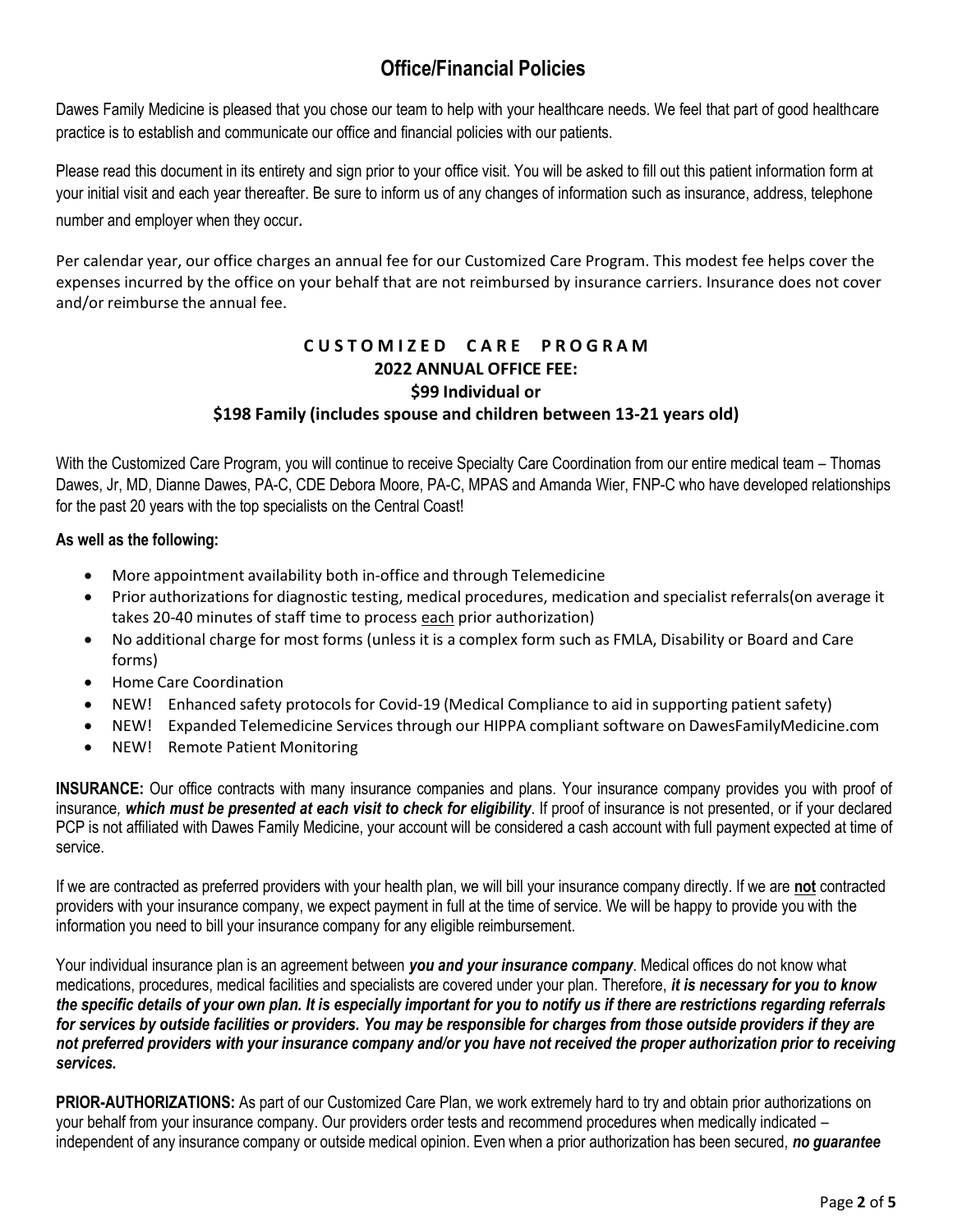*is given by the Insurance Company for payment*. There have been some instances where the Insurance Company is denying payment after the treatment and/or procedure has been performed. The patient is ultimately responsible for any services rendered.

**CO-PAYS, NON-COVERED BENEFITS, AND PATIENT BALANCES ARE DUE AT THE TIME OF YOUR VISIT**: For your

convenience, we accept cash, check, and credit cards. **Insurance is billed as a courtesy** and the benefits are authorized to be paid directly to the Practice. **PATIENTS ARE RESPONISIBLE FOR THE BALANCE IN FULL IF NOT PAID BY THE INSURANCE COMPANY.** If the patient is not prepared to pay the co-pay or balance due, a member of the clinical staff will determine if it is medically necessary for the patient to see the provider. If they patient's condition allows, the appointment will be rescheduled.

**PATIENT BALANCE:** Patient balances over 60 days past due from statement date may be sent to collections if arrangements are not made with the billing department. Please call the billing department at 934-2488 x105 if you have any questions and/or to discuss necessary arrangements.

**RETURNED CHECKS:** There is a fee of \$30.00 charged for a returned check.

**FAILED APPTS & APPTS CANCELLED LESS THAN 24 HRS IN ADVANCE:** Minimum fee of \$75.00. Reminder calls are made 48 hours in advance as a courtesy.

**ALL THIRD-PARTY BILLING/MOTOR VEHICLE ACCIDENTS:** There is a \$250 fee for all motor vehicle accident appointments; we can provide you with the required medical notes to file your claim.

**WORKERS COMPENSATION:** We do not see work related injuries. You must see the Workers Compensation health care provider(s) that your employer policy is affiliated with.

*By signing my name below, I certify that I have read this document. Any questions concerning these policies have been discussed. My signature also certifies my understanding of, and agreement with the Dawes Family Medicine Office Policies.*

- **I verify that I am fully responsible for the fees and medical services provided by Dawes Family Medicine.**
- **In the event that medical services provided by Dawes Family Medicine are deemed ineligible by my insurance, I am responsible for the full cost of the services.**
- I understand that my balance is due and agree to pay in full any balance within 45 days of the statement date.
- **I understand that charges on my account are deemed correct unless I notify the billing manager within 30 days.**
- I understand that patient balances over 60 days past due from statement date may be sent for collections if **arrangements have not been made with the billing manager.**
- **I understand that the Customized Care Program fee is due annually and is not covered by insurance.**

**PATIENT (OR GUARDIAN) SIGNATURE DATE**

**PRINT NAME**

**PLEASE CHECK ONE**

**\$99 Individual** Customized Care Program

**\$198 Family** Customized Care Program (includes spouse and children 13-21 years old)

#### **ADDITIONAL FAMILY MEMBERS INCLUDED:**

NAME: NAME: www.watcher.com/distributed/watcher.com/distributed/watcher.com/distributed/watcher.com/

NAME: \_\_\_\_\_\_\_\_\_\_\_\_\_\_\_\_\_\_\_\_\_\_\_\_\_\_\_\_\_\_\_\_\_\_\_\_\_\_\_\_\_\_\_RELATIONSHIP:

**\_**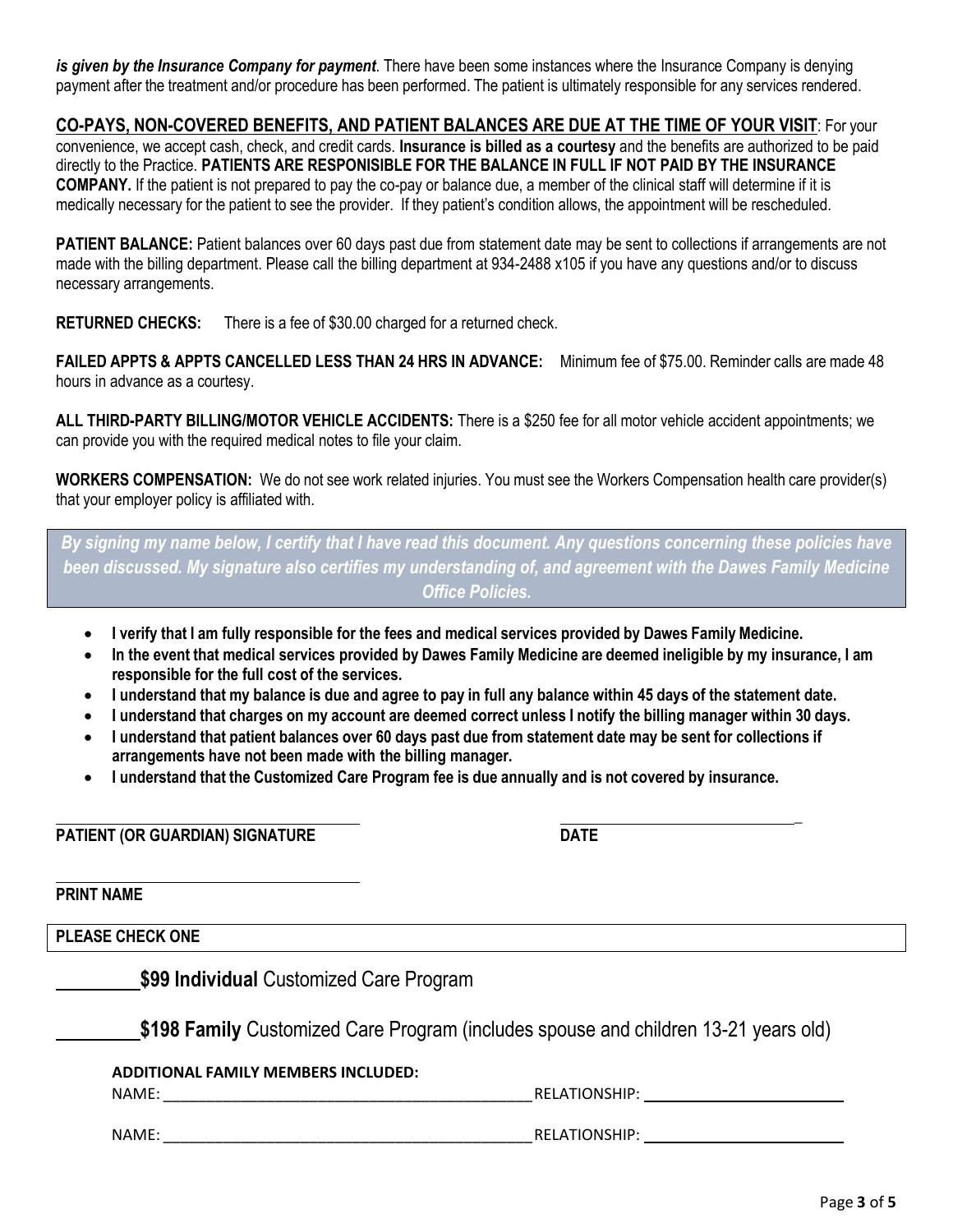### **CONSENT FOR PURPOSES OF TREATMENT, PAYMENT, AND HEALTHCAREOPERATIONS**

I consent to the use or disclosure of my protected health information by Dawes Family Medicine – A Medical Corporation for the purpose of diagnosing or providing treatment to me, obtaining payment for my health care bills or to conduct health care operations for the medical practice. I understand that diagnosis or treatment of me by Dawes Family Medicine– A Medical Corporation may be conditioned upon my consent evidenced by my signature on this document.

I understand I have the right to request a restriction as to how my protected health information is used or disclosed to carry out treatment, payment or healthcare operations of the medical practice. Dawes Family Medicine – A Medical Corporation, is not required to agree to the restrictions that I may request. However, if the medical practice agrees to a restriction I request, the restriction is binding on Dawes Family Medicine – A Medical Corporation and employees.

I have the right to revoke this consent, in writing, at any time except to the extent that Dawes Family Medicine  $-$ A Medical Corporation has taken action in reliance of this consent. Otherwise, this consent is valid for a period not to exceed 6 years from the date signed.

My "protected health information" means health information, including my demographic information, collected from me and created or received by my physician, another healthcare provider, my health plan, my employer or a health care clearinghouse. This protected health information relates to my past, present and future physical or mental health or condition and identifies me, or there is a reasonable basis to believe the information identifies me.

I understand I have the right to review Dawes Family Medicine – A Medical Corporation Notice of Privacy Practices prior to signing this document. The medical practice's Notice of Privacy Practices will be provided to me to review, if requested. The Notice of Privacy Practices describes in more detail the types if uses and disclosures of my protected health information that will occur in my treatment, payment of my bills or in the performance of healthcare operations of Dawes Family Medicine – A Medical Corporation. The Notice of Privacy Practices for Dawes Family Medicine – A Medical Corporation is also posted in the medical office waiting area. The Notice of Privacy Practices also describes my rights and Dawes Family Medicine – A Medical Corporation with respect to my protected health information.

Dawes Family Medicine – A Medical Corporation reserves the right to change the privacy practices that are described in the Notice of Privacy Practices. I may obtain a revised Notice of Privacy Practices by calling the office and requesting a revised copy be sent in the mail or asking for one at the time of my next appointment. Any questions regarding this document or the Notice of Privacy Practices should be directed to our Privacy Officer• Darcy Wright at (805) 924- 2488 or by email a[tdarcy@dawesfamilymedicine.com.](mailto:darcy@dawesfamilymedicine.com)

| <b>PATIENT OR REPRESENTATIVE SIGNATURE</b>                                 | <b>PATIENT</b> | OR. | REPRESENTATIVE PRINTED |  | <b>DATE</b> |
|----------------------------------------------------------------------------|----------------|-----|------------------------|--|-------------|
|                                                                            | <b>NAME</b>    |     |                        |  |             |
| DESCRIPTION OF REPRESENTATIVE'S AUTHORITY REQUESTED                        |                |     |                        |  |             |
| $\Box$ NO RESTRICTIONS $\Box$ RESTRICTION REQUESTED Restriction Explained: |                |     |                        |  |             |
| SIGNATURE OF DAWES FAMILY MEDICINE EMPLOYEE:                               |                |     |                        |  |             |
|                                                                            |                |     |                        |  |             |